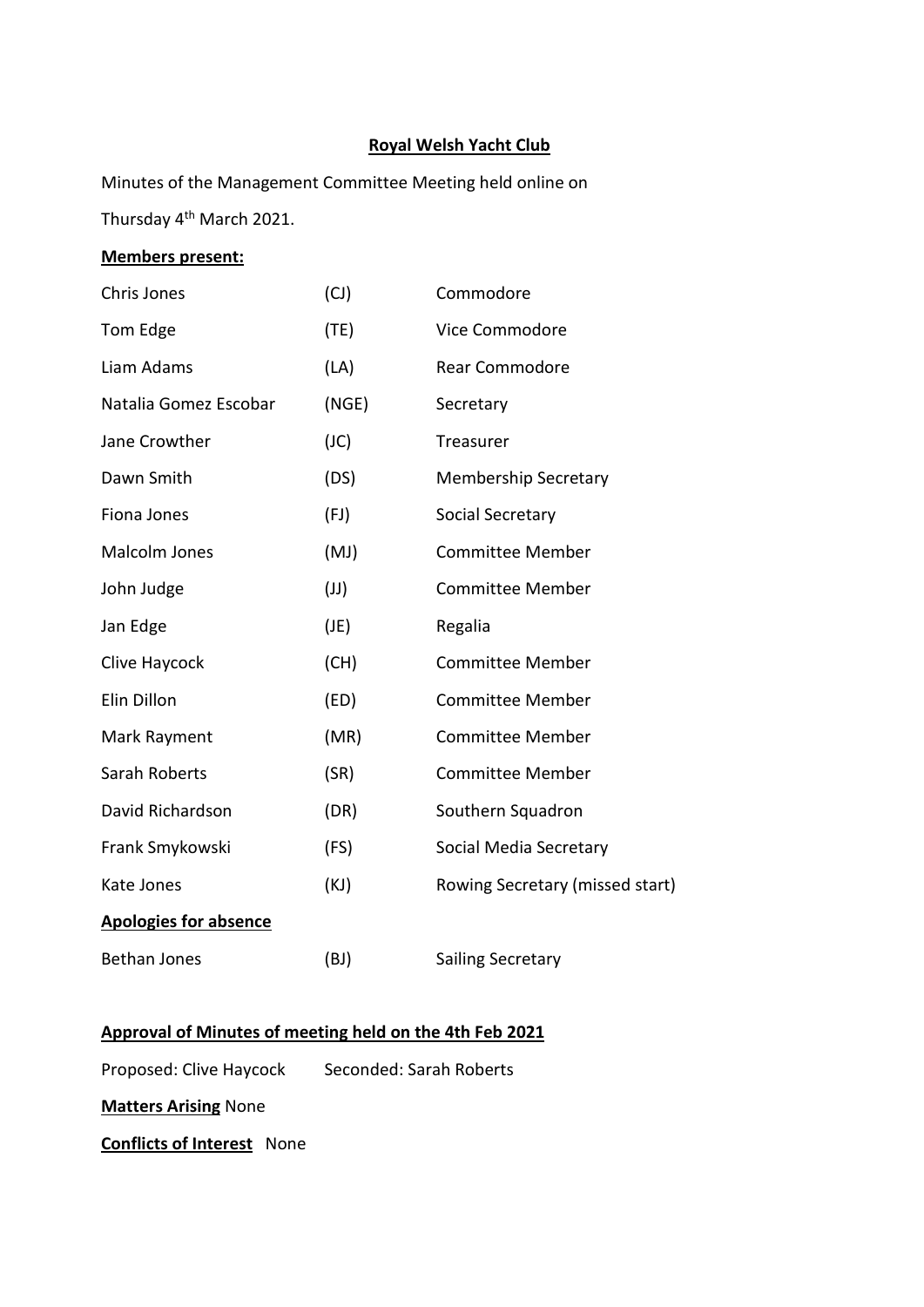# **Officers' Reports**

**Commodore** Nothing reported

Margaret Crozier still in hospital

Carol Davies, Alwyn's wife, would like to donate a new bench for the Barbican

**LA** and **Graham** to measure up to ensure prominence.

**CJ** to write to Carol to let her know that we liked the idea and we will go forward.

## **Vice Commodore**

### CADW

Constitution –clause 52 "The liability of the (Committee/Trustees) for the performance of any contractual or other obligation undertaken by them on behalf of the club shall be limited to the assets of the club"– what are these – ever been valued?

MJ – never been a problem because we have enough money in bank to cover for the jobs.

Morgan Evans valued internal assets at £30k but not insured.

**TE** to look more into the constitution and possibly getting legal advice.

Dewi Pritchard Jones was legal advisor, but don't have a solicitor will look into this.

# **Rear Commodore**

House committee kicked off. Initial tasks centred around quick what is needed before opening and other quick wins that can be actioned whilst the clubhouse is closed.

Working document is being created from previous docs to allow us to signal, prioritise, action and record house tasks. Google Doc being used so many can access if need be.

Boiler is being very carefully monitored and the house committee task output is to investigate the source of pressure drop.

The family of Alwyn Jones would like to place a commemoration bench on the barbican. Task to measure up so that it can be placed in a prominent location.

Child safeguarding policy rev 1 ready to be actioned

Rowing committee meeting held at the end of Feb. Actions centred around a safe return to rowing with consideration to both equipment and people. (summary was due to go out in the weekly bulletin had i not sent it to the wrong email...) Rowers need to get back into shape before return to rowing

Positive feedback received from Welsh Rowing regarding grant application for safety boat. This process has also led to the cultivation of a good working relationship with the coastal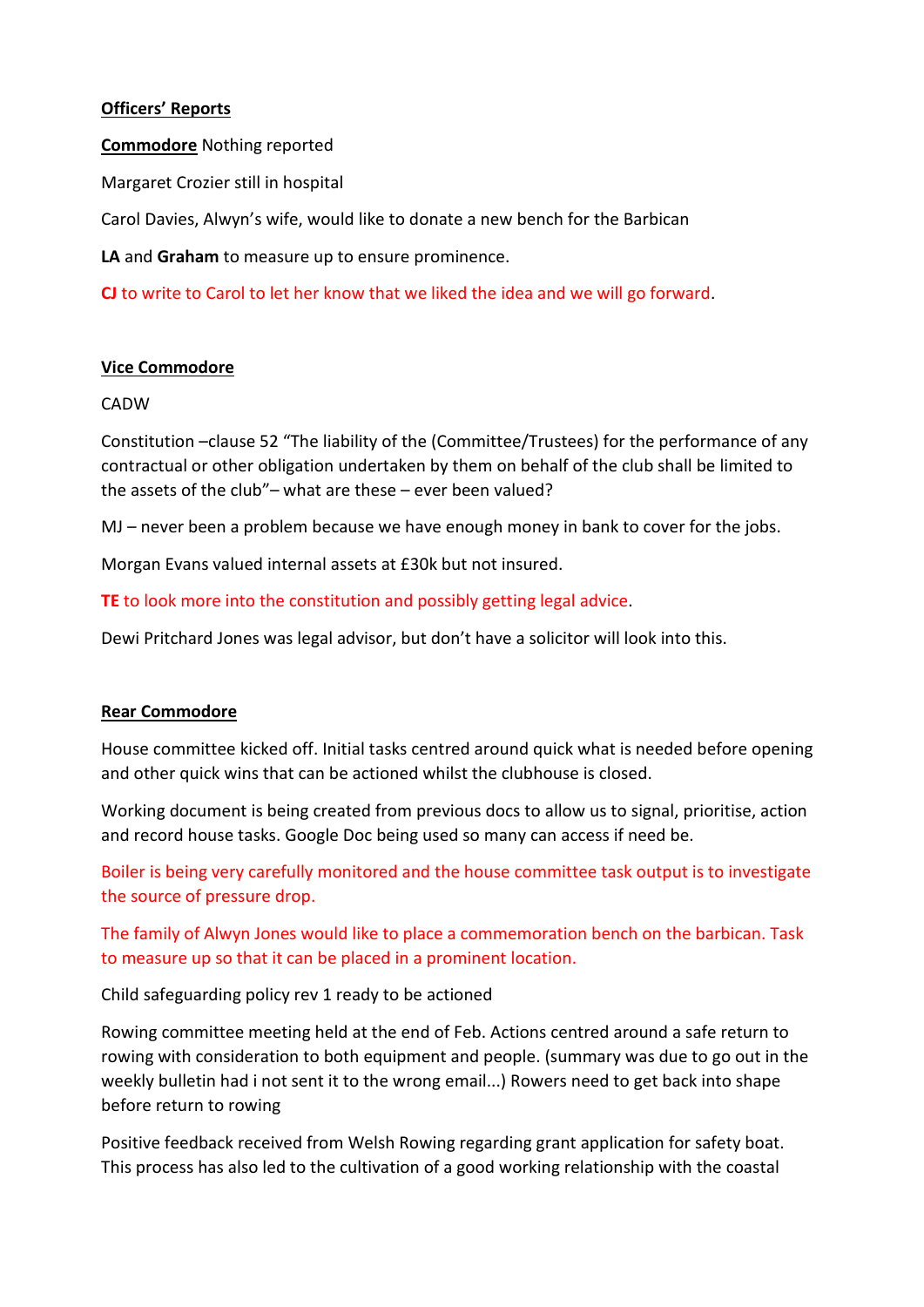rowing development officer and the RWYC rowing team's inclusion in Welsh Rowing marketing activities later in 2021 and into 2022.

Central repository for storing documents – set up a series of folders in google drive – will start as tool for house committee, then do an online demonstration of how it works for separate meeting.

Positive feedback from Welsh rowing regarding grant application for safety boat.

## **Treasurer** See report

RYA payment approved (Bound by insurance to be a member).

## **Membership Secretary** See report

Make a decision in April if non-payers are resigning.

No complaints from members requesting fee reductions from covid.

## **Social Media**

Maintenance should be managed by a third party to limit problems.

Not the time now to spend money – need to build up Facebook etc presence.

Can we pay a small amount to make into WordPress system – **FS** to ask web service provider.

Frank needs the content from the various people.

### **Sailing Secretary**

Tom – had reply from Westerly owner's association, happy to do it.

**CJ** to meet new harbour master appointed, ask about wreck buoy.

No news on craning in.

### **Rowing Secretary**

Rowing committee met last week.

Trying to encourage rowers to get back into the water when restrictions are lifted.

Remote rowing event planned – 5-mile challenge.

New covers for the Caledonian ready to be used.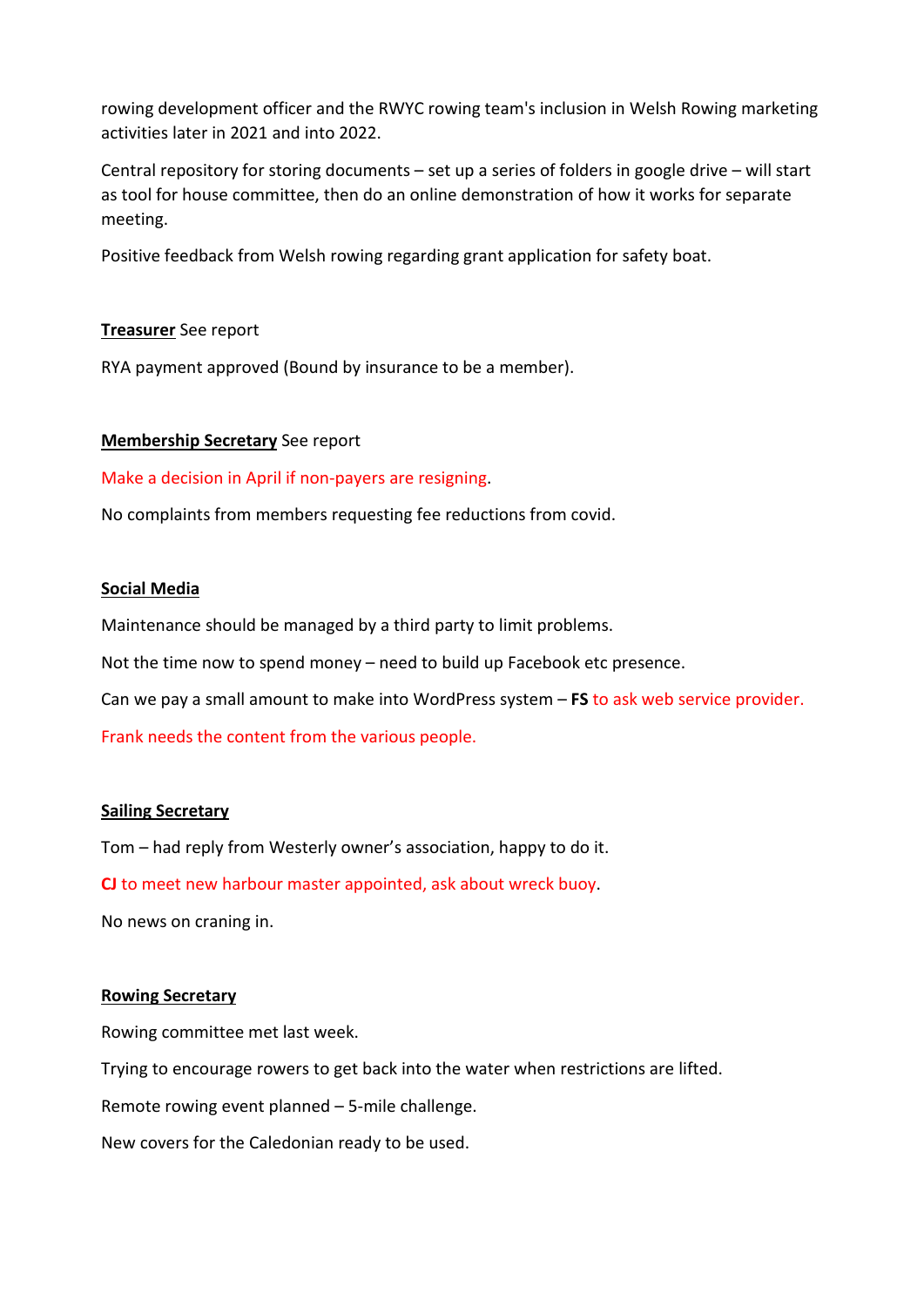Welsh rowing offering ocean sculling boats – will locate in 4 boats in our lockup at Plas Menai by end of March – will be available for our use, need training first.

## **Social Secretary**

Quizzes going well – have 3 spare quizzes.

Photo competition poorly turnout – limited notice.

## **Southern Squadron**

Falmouth classics in June - coincides with G7 meeting.

Tall ships in August gathering in Falmouth.

Really enjoy the quiz nights – intend to keep these available online for non-local members when we return to the club.

Future meetings will include zoomed in members.

### **Boat Build**

New cover fitted on Uther Pendragon.

Re Covers: A new cover has been fitted on Branwen by the same supplier as Uther Pendragon.

### **Additional items**

### **Snooker room development**

Tom has had feedback from several members – changing room and showers useful going forward – mezzanine works well for drainage.

Could include accessible shower WC as backup if lift project doesn't work out (applied for grant from CADW) AW have agreed to allow access to their facilities.

Tom - Propose to keep things flexible – don't rush into making gym, get mezzanine in place first.

### **Agenda Items**

## **SOPs**

If any changes/comments to send to NGE and CJ.

Will be put into central location for everyone to access.